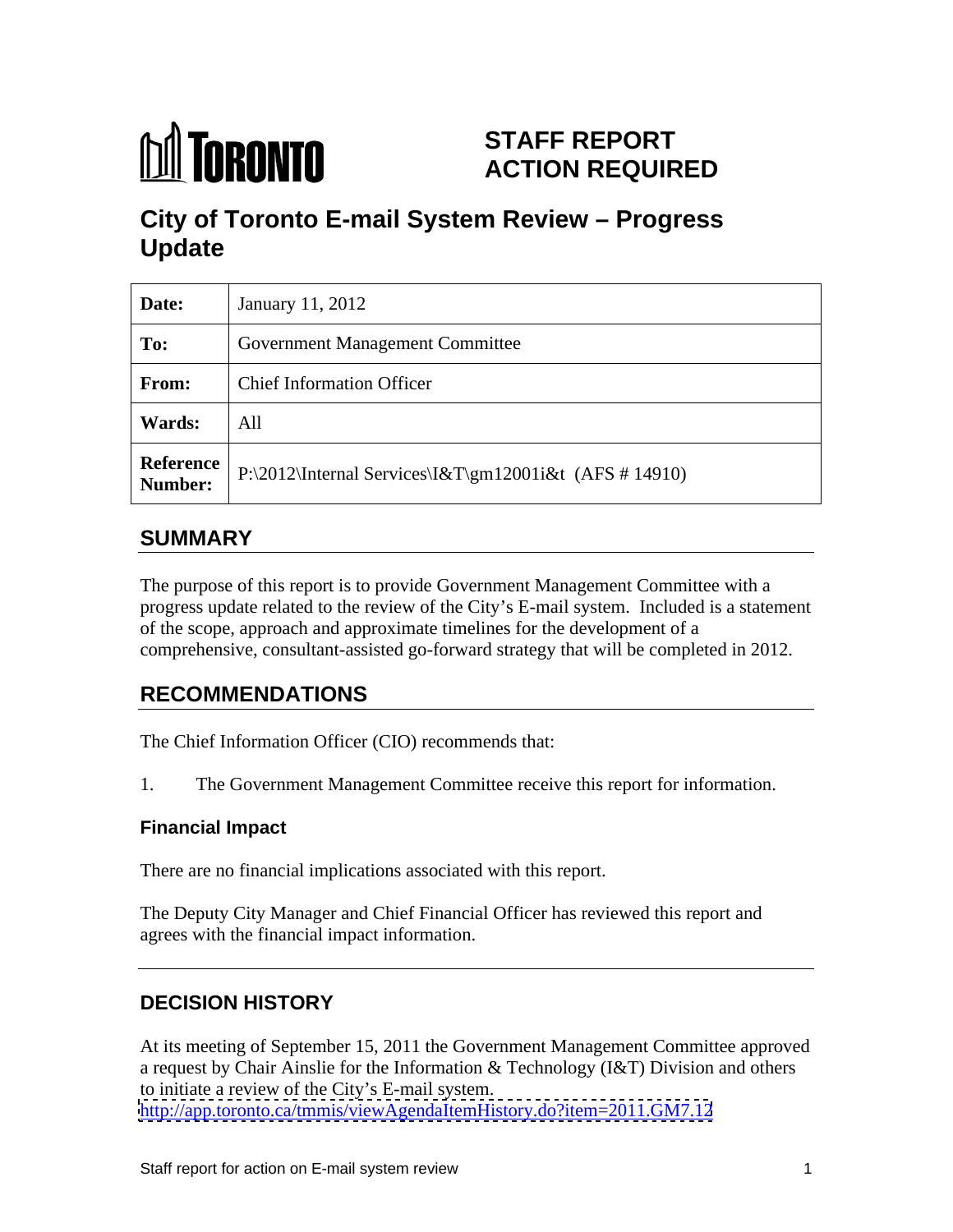### **ISSUE BACKGROUND**

The City has been using Novell GroupWise as the City-wide E-mail messaging system since 1998 after an RFP was initiated to consolidate various E-mail systems in use at the time of amalgamation.

Staff in the I&T Division periodically initiate reviews of products that have been in use in the City for a long time, to ensure that the technology deployed continues to serve the needs of the City in terms of overall value, including cost-effectiveness, business functionality, reliability and performance. A review specific to the Novell GroupWise system was planned and budgeted for 2012 and is consistent with Chair Ainslie's request.

## **COMMENTS**

#### *GroupWise E-Mail System Environment at City*

The Novell GroupWise system consists of a licenced software product that has messaging, calendaring and other functionality. It is the City's primary business communications and messaging infrastructure and at this time is also used as a limited repository for business records. It is used by approximately 21,000 people in all divisions, as well as Members of Council, Accountability Officers and some of the City's agencies, boards, commissions and corporations (ABC's).

The messaging system is hosted at the City's data centre, on a high availability server and storage technology infrastructure. Integration must be maintained with the mobile BlackBerry devices as well as the new E-Mail archiving solution implemented in 2011. Three separate and distinct environments are maintained, one for Members of Council and their staff, one for Accountability Officers and one for City Divisions.

The largest City ABC's (Toronto Police Services, Toronto Transit Commission and Toronto Public Library) use Microsoft Exchange as their messaging system.

#### *Industry Research into E-Mail Systems*

I&T Division staff maintain their knowledge of various E-Mail/messaging systems through general research and use of established contracts for research services with Forrester and Gartner. Key research and consultation findings related to Novell GroupWise are summarized below:

- Novell GroupWise was purchased by Attachmate Inc. in early 2011.
- Attachmate continues to maintain Novell as a separate division and has expressed its commitment to GroupWise. Plans for the evolution of the Group Wise product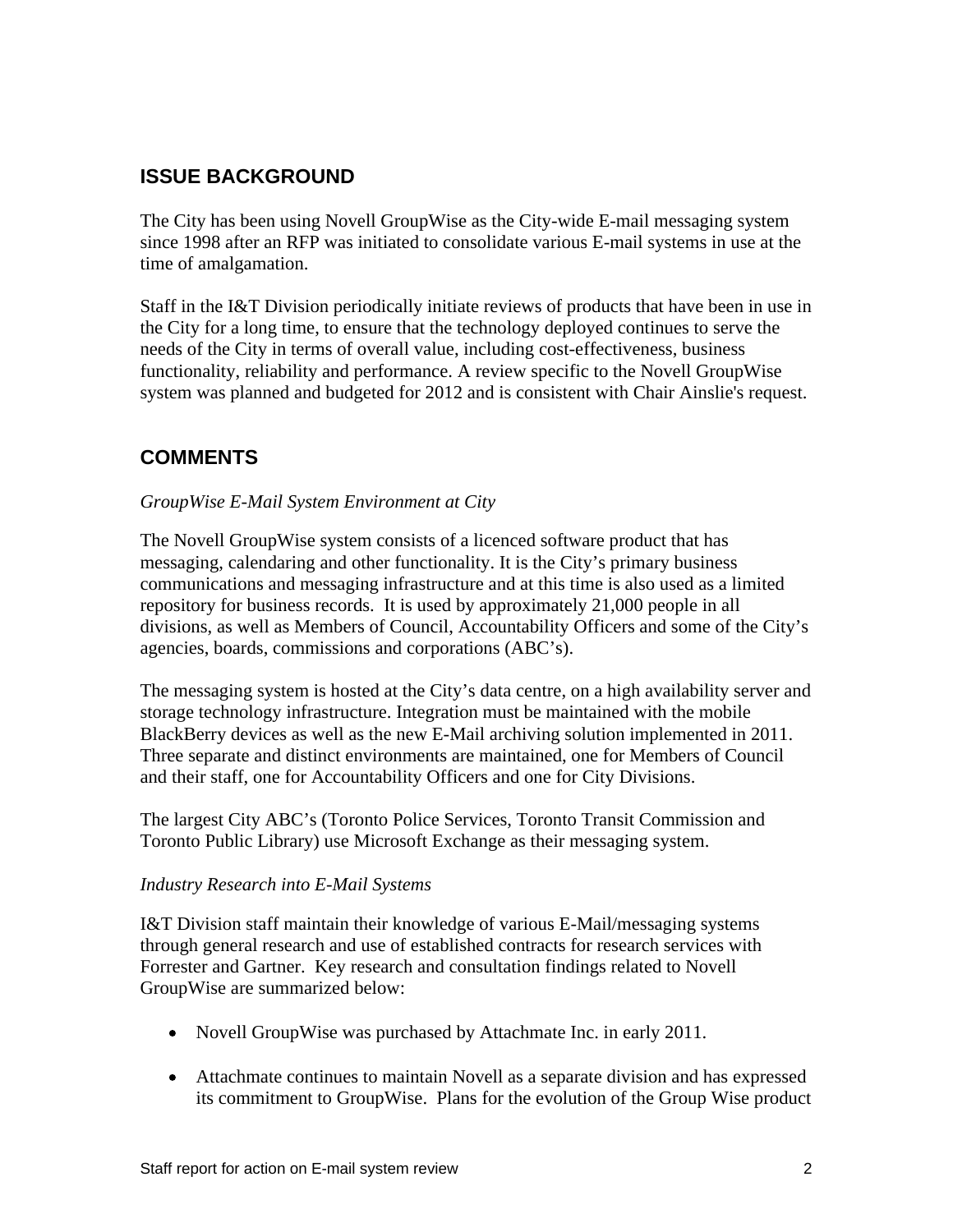will be taken into account as part of the email strategy analysis. In particular, a more modern interface/email front-end of choice and improved integration will be looked at, given the challenges in the current GroupWise product.

- GroupWise has gradually lost market share over the past several years to key competitors, notably to Microsoft but also Google.
- Integration of GroupWise with  $3<sup>rd</sup>$  party vendor products (such as RIM's BlackBerry) has been an issue, to date, for many corporations using GroupWise, due to market share erosion. These  $3<sup>rd</sup>$  party vendors may give lower priority than GroupWise prime competitors when it comes to ensuring their software products continue to work as they are modified over time. This has been the City's experience as well.
- The majority of corporations continue to host their E-mail system in their own data centres.
- $\bullet$ Strategic sourcing of E-Mail to external data centres is a slowly growing trend, particularly in the U.S. Advantages cited include possible lower costs (notably capital costs) for basic services. Concerns about security, privacy and reliability continue to be an issue, particularly in Canadian public sector organizations. Challenges with integration with archiving, BlackBerry and other solutions may eliminate the outsourcing cost advantage.
- The City's current cost per mailbox currently compares favourably with outsourced options (to be assessed in detail during the review noted below).
- Given the use of E-mail as a key part of messaging for many applications which is typical of large organizations (and consistent with the current situation at the City), migration to a new E-mail system/platform/service can be a major project and potentially costly. It is critical to gauge all of the risks and also work out a well planned change management approach, given that E-mail is the primary business tool for communications with staff and the public.
- Use of E-mail as a document storage system is not an optimal solution, with its limitations to meet life cycle management and other key information management requirements. Organizations, including the City, are moving to an Electronic Document Records Management System to replace E-mail for this functionality.
- Organizations are beginning to develop strategies for E-Mail as part of an overall collaboration strategy

#### *E-Mail System Go-Forward Strategy Development*

The I&T Division has initiated a project to undertake a comprehensive review of the current E-Mail system in order to conduct a cost-benefit and risk management analysis of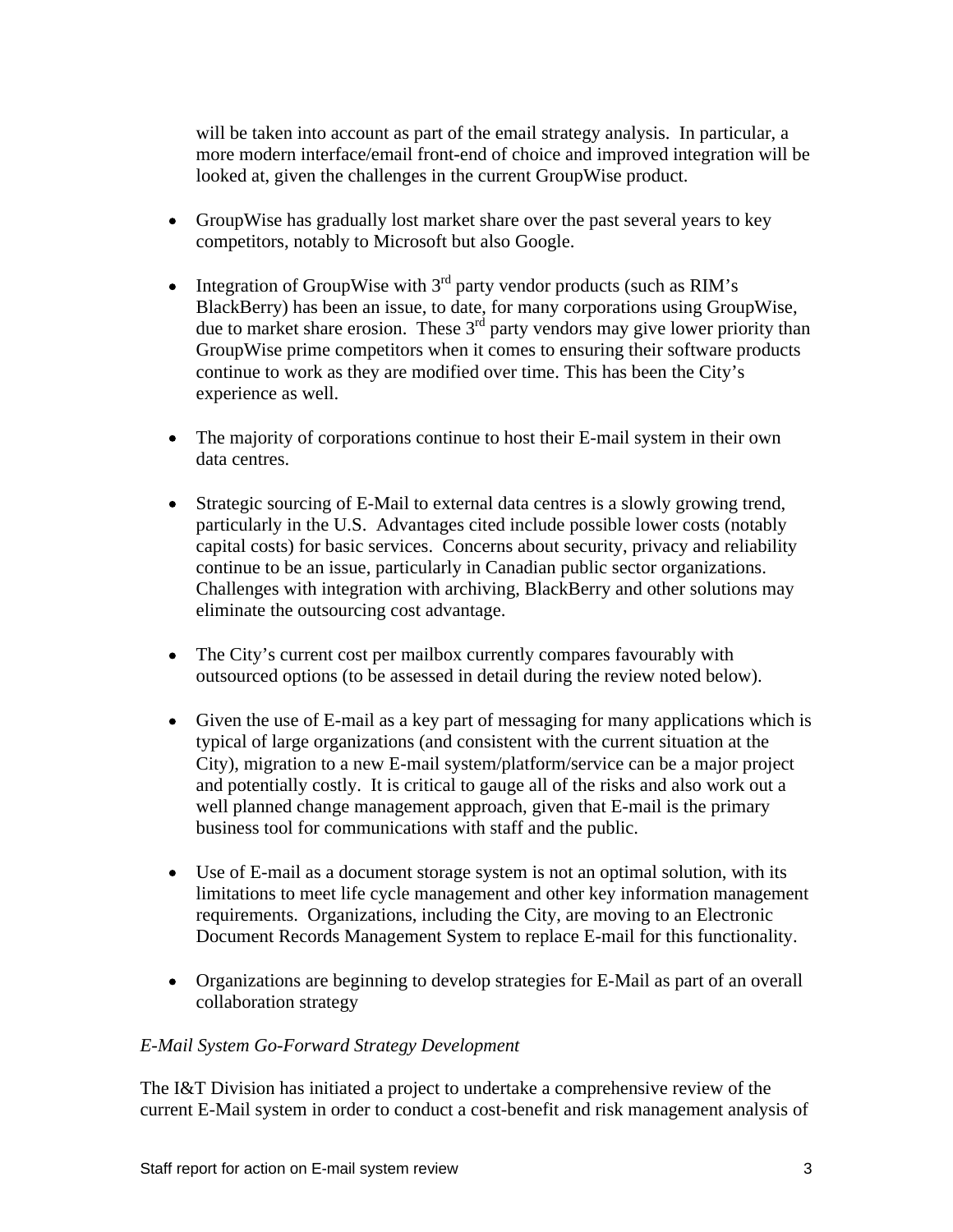various options related to software products and service delivery approaches. This review, to be assisted by the competitive procurement of independent technical expertise described in the next sub-section of this report, will take into consideration total costs to implement and operate various alternatives that will ensure a balance between functionality, performance, cost, risks and accountabilities for managing City information. Alternatives in service delivery approach will consider both maintaining an in-house

based operation, versus strategic sourcing options. The latter will include a review of cloud-based computing for E-Mail. It will also include the lifecycle of the management of the information in the E-mail system.

The project team, who will work with the successful external consulting firm, will include representatives from: I&T Division, City Clerk's Office, City Manager's Office, Human Resources, Legal Services, and representative operating divisions such as Toronto Public Health, and others.

#### *RFP for Strategy Development Assistance*

The City has issued RFP Number 9144-11-7301, seeking an independent (i.e. not associated with any manufacturer or solution provider) consultant with relevant technical expertise in completing such work for large organizations, to assist in the development of the go-forward E-mail/messaging strategy.

The consultant will be responsible for the following phases/deliverables:

- 1. Phase 1 Assessment of the City's messaging infrastructure and services. This will include reviewing the current installation, functions, capacity and limitations of the City's messaging technology. Also includes an environmental scan of E mail systems used by major Canadian public sector organizations and the City's ABC's.
- 2. Phase 2 Assessment of key user requirements and corporate information management legislative, regulatory, security and privacy requirements and constraints.
- 3. Phase 3 Assessment of messaging provisioning options, including: evaluation of the current GroupWise installation's ability to meet current and future requirements including robust 3rd party product integration; data/content migration; evaluation of alternative provisioning methods such as in-house, off premise hosting, cloud computing, and bundled provisioning options for mobile services. Staging options will also be considered. This phase will also include the development of comparative detailed cost-benefit and risk management analysis of these options for the preparation of recommendations and implementation plans.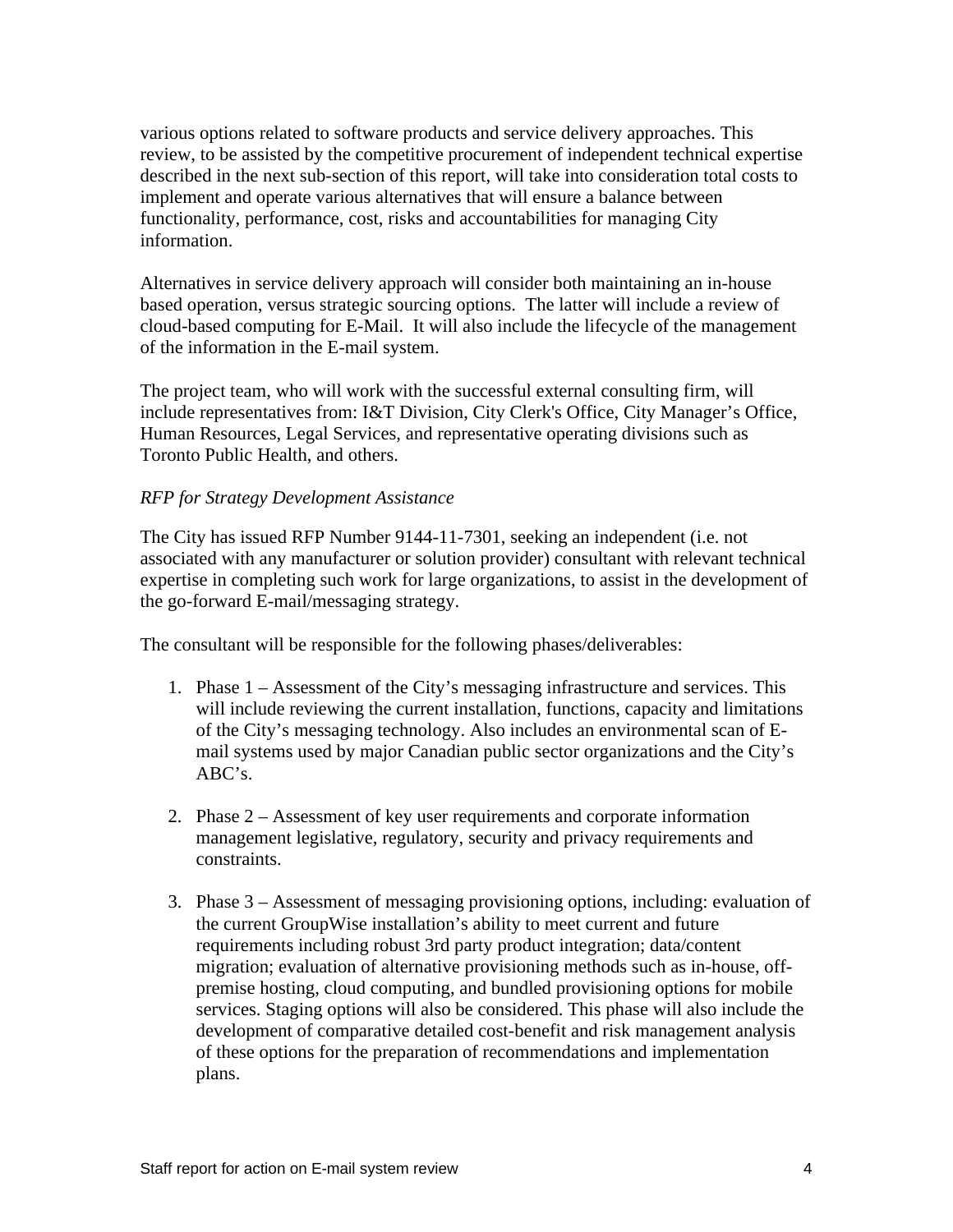- 4. Phase 4 Completion of a final report that documents all findings, conclusions and recommendations that will form the go-forward strategy and implementation plans.
- 5. Phase 5 If the approved go-forward strategy recommends a significant change, then the contract has a provision that allows City staff to engage the consultant for a final phase to assist with the preparation of a subsequent RFP for the implementation of a new messaging system and/or service delivery solution, as well as assist throughout the RFP process in terms of proposal evaluation.

#### *Timing*

The initial consultant RFP will close in January, 2012 and it is expected that the vendor evaluation and award could be completed by late Q1 with the contract execution and project commencement in early Q2. The Final Report, with solution recommendation is expected to be completed by Q4. The completion of a subsequent procurement call RFP for a new solution, if recommended and approved, would be ready for issuance by Q1, <sup>2013</sup> with an implementation project to follow. The duration of an implementation project cannot be defined until the strategy has been

developed; however, initial research indicates that for organizations of comparable size to the City, migration to a new E-mail system is a major change initiative that could take up to  $18 - 24$  months to complete from the time an implementation services contract was executed. This migration might possibly be eased by the potential implementation of a more modern E-mail front-end, to provide a better and more user friendly interface until the new E-mail system is in place. This will be looked at as part of the E-mail strategy analysis.

#### *Budgeting for Possible Product and Data Content Migration*

In the event that the go-forward strategy recommends a substantial change in the E-mail messaging product or/and delivery approach, there would be a number of significant costs associated with such a change, including data migration and integration testing with other City software applications. Estimates of various costs for such an implementation project will be included in the final report and approval for funding sought as part of I&T Division's 2013-2018 Capital Budget submission.

#### *Ensuring State of Good Repair of Existing E-Mail System and Technology Infrastructure*

In the meantime, the current E-mail system will remain critical to the operation of the City; it is heavily relied upon by staff for internal operations and communications with citizens. It must therefore be maintained in a state of good repair until the end of any potential transition to another product or/and service delivery method.

State of good repair activities include replacement of server hardware at the end of their useful life, as well as software upgrades. Significant software upgrades, beyond routine